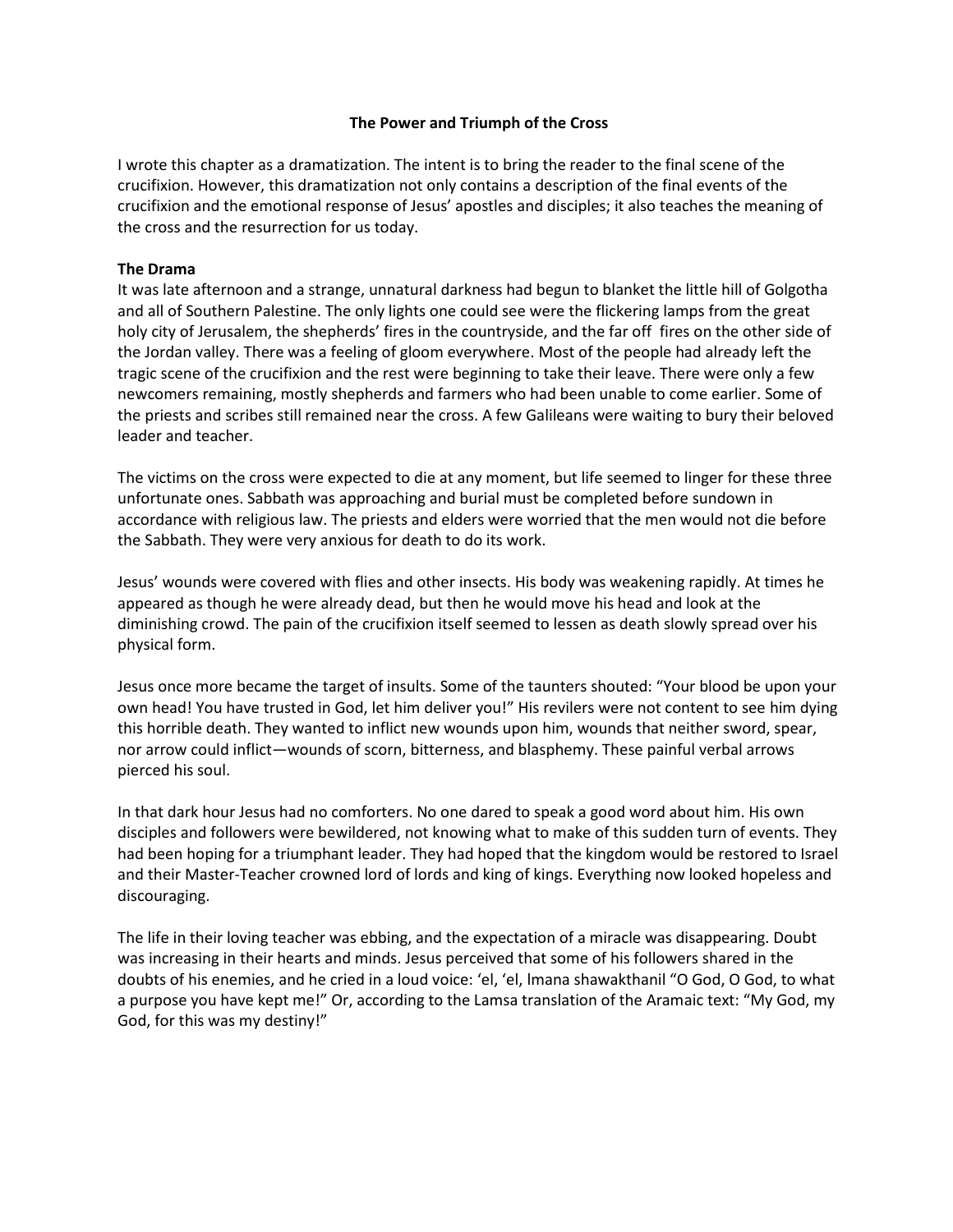The remaining spectators rushed toward the cross. A puzzled look appeared on the faces of the scribes and priests wondering what that strange utterance could mean? Some said he had called on Elijah for help. Others became tense, as though expecting Elijah to appear and perform a miracle. But the Galileans who were standing near the cross knew Jesus did not cry for Elijah to save him. They understood his words that were uttered in the Galilean dialect of Aramaic. It was a cry of victory and not of despair or desperation.

Now as the disciples were watching this scene and heard those words of triumph, they began to recall all that their lord had told them about his suffering and death. They understood that his cry was uttered as a consolation for them. It was a cry of affirmation of his mission. A mission that revealed meekness and love. It unmasked the face of death and unveiled the mysteries of life that would liberate men, women, and children throughout the entire world.

The end was nearing and suddenly Jesus cried out: "It is fulfilled." All the prediction concerning the Messiah had come to fulfillment. Its final chapter was written on the hill of Golgotha. Jesus completed his work and finished the prophecies. He had revealed God as a loving and forgiving parent. He had proved his teachings, not with mere words of logic and philosophy, but by living and demonstrating his truth. His earthly ministry of preaching was vividly and dramatically summarized in a few hours on the cross. This was the end of Jesus' suffering but not the end of his life. He was soon to manifest God's power through his death and bring life and immortality to light.

The two criminals who had been crucified with Jesus occasionally uttered some confused remarks, calling on their relatives for water, or complaining of their wounds and the bitter end that they had met.

Jesus had been silent now for quite some time. His eyes were closed and his body was motionless. Some were saying that he was dead. Others were saying that he was dying, still others expected another cry before his end would come. The body of Jesus moved once again. His face was completely colorless. He slowly opened his eyes and spoke, but this time his voice could scarcely be heard. "Father, into your hands I surrender my spirit." Throughout all of his suffering he had not said a word of disappointment, nor even expressed a word of doubt. Death finally removed Jesus from his agony on the cross.

It was late Friday evening. The soldiers were drawing near the crosses, one of them with a hammer in his hand. A few people gathered near the dead men. One of the soldiers began breaking the legs of the criminals to be sure they were dead. When that soldier came to Jesus, he could see that he was already dead. But he took his spear and pierced Jesus' side and gazed at the face of the victim to see if there were any signs of life. Jesus never felt the spear. His spirit was totally in the hands of his Father. Some water and blood flowed from his pierced side.

Jesus' body was hastily removed from the cross and was wrapped with a white linen cloth that one of his followers had provided. But the complete burial would have to wait until the Sabbath was over. The body was to be anointed with spices and given a permanent resting place. None of the disciples dreamed that the tomb would be found empty when they returned to complete his burial on the first day of the week.